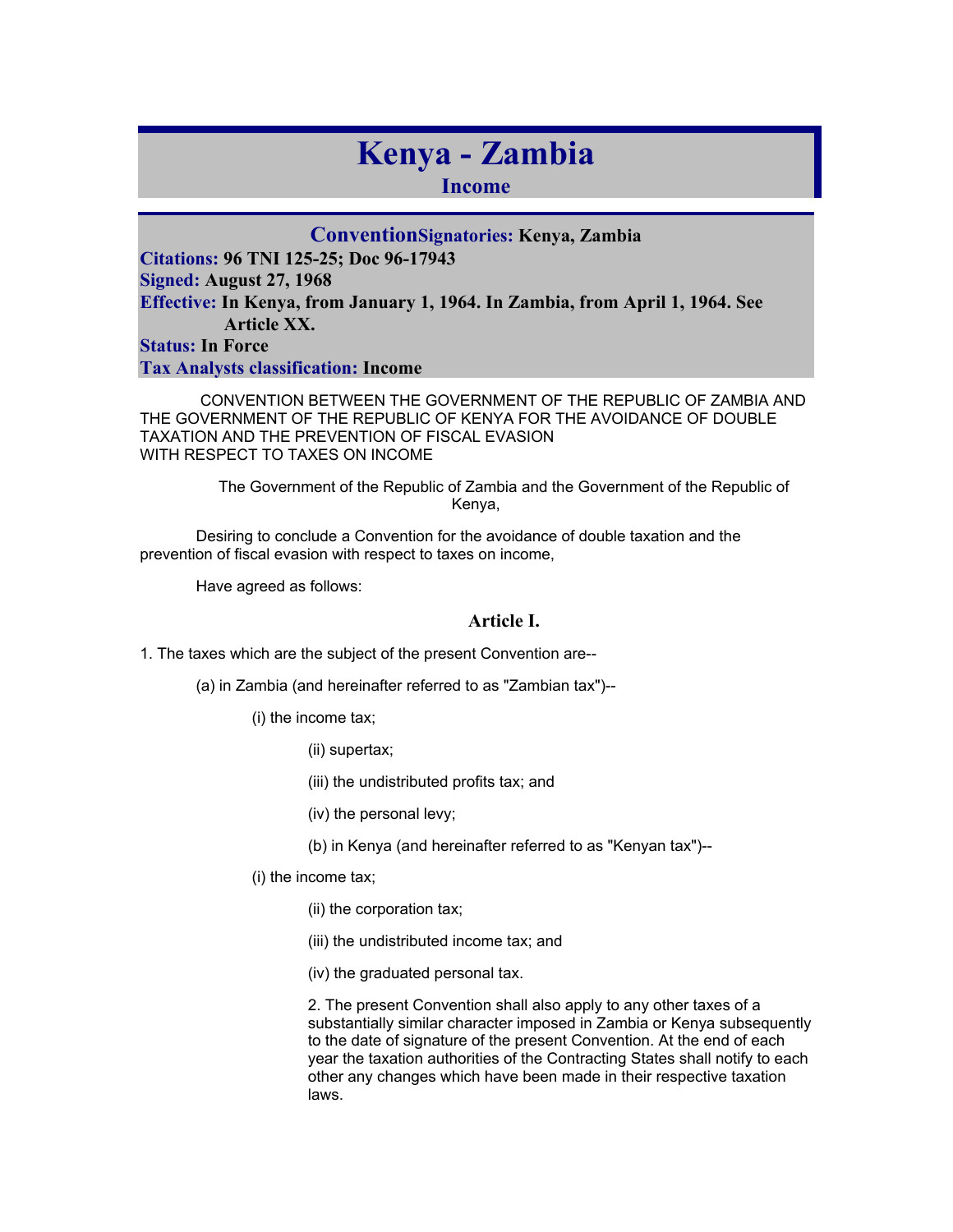#### **Article II.**

1. In the present Convention, unless the context otherwise requires--

(a) the term "Zambia" means the Republic of Zambia;

(b) the term "Kenya" means the Republic of Kenya;

(c) the terms "one of the Contracting States" and "the other Contracting State" mean Zambia or Kenya, as the context requires;

(d) the term "tax" means Zambian tax or Kenyan tax, as the context requires;

(e) the term "company" means anybody corporate, or any entity which is treated as a body corporate for tax purposes;

(f) the term "person" includes any body of persons corporate or not corporate;

(g) the term "resident of Zambia" means any person who is resident in Zambia for the purposes of Zambian tax and not resident in Kenya for the purposes of Kenyan tax; the term "resident of Kenya" means any person who is resident in Kenya for the purposes of Kenyan tax and not resident in Zambia for the purposes of Zambian tax, and a company shall be regarded as resident in Zambia if its business is managed and controlled in Zambia and resident in Kenya if its business is managed and controlled in Kenya;

(h) the terms "resident of one of the Contracting States" and "resident of the other Contracting State" mean a resident of Zambia or a resident of Kenya, as the context requires;

(i) the terms "Zambian enterprise" and "Kenyan enterprise" mean, respectively, an industrial, mining, commercial, plantation, agricultural or pastoral enterprise or undertaking carried on by a resident of Zambia, and an industrial, mining, commercial, plantation, agricultural or pastoral enterprise or undertaking carried on by a resident of Kenya;

(j) the terms "enterprise of one of the Contracting States" and "enterprise of the other Contracting State" mean a Zambian enterprise or a Kenyan enterprise, as the context requires.

2. In the application of the provisions of the present Convention by the Government of one of the Contracting States, any term not otherwise defined shall, unless the context otherwise requires, have the meaning which it has under the laws of that Contracting State relating to the taxes which are the subject of the present Convention.

# **Article III.**

1. For the purposes of this Convention the term "permanent establishment" means a fixed place of business in which the business of the enterprise is wholly or partly carried on.

2. The term "permanent establishment" shall include especially--

(a) a place of management;

(b) a branch;

(c) an office;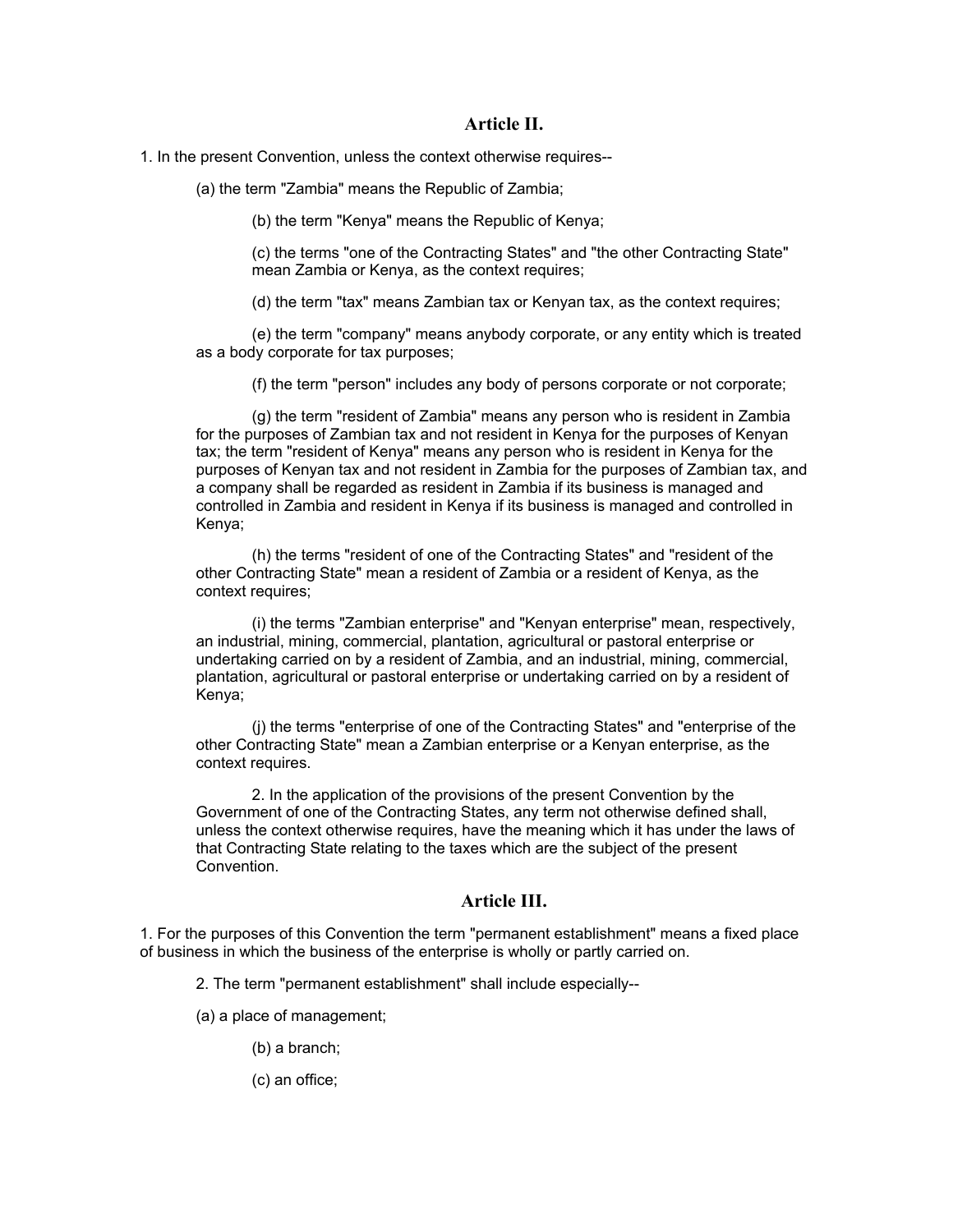(d) a factory;

(e) a workshop;

(f) a mine, oil well, quarry or other place of extraction of natural resources;

(g) a farm or plantation;

(h) a building site or construction or assembly project which exists for more than six months.

3. The term "permanent establishment" shall not be deemed to include--

(a) the use of facilities solely for the purpose of storage, display or delivery of goods or merchandise belonging to the enterprise;

(b) the maintenance of a stock of goods or goods or merchandise belonging to the enterprise solely for the purpose of storage, display or delivery;

(c) the maintenance of a stock of goods or merchandise belonging to the enterprise solely for the purpose of processing by another enterprise;

(d) the maintenance of a fixed place of business solely for the purpose of purchasing goods or merchandise, or for collecting information, for the enterprise;

(e) the maintenance of a fixed place of business solely for the purpose of advertising, for the supply of information, for scientific research or for similar activities which have a preparatory or auxiliary character, for the enterprise.

4. An enterprise of one of the Contracting States shall be deemed to have a permanent establishment in the other Contracting State if--

(a) it carries on supervisory activities in that other Contracting State for more than six months in connection with a construction, installation or assembly project which is being undertaken in that other Contracting State;

(b) it carries on a business which consists of providing the services of public entertainers to in Article XIV, in that other Contracting State.

5. A person acting in one of the Contracting States on behalf of an enterprise of the other Contracting State--other than an agent of independent status to whom paragraph 6 applies--shall be deemed to be a permanent establishment in the former Contracting State if--

(a) he has, and habitually exercises in that former Contracting State, an authority to conclude contracts in the name of the enterprise, unless his activities are limited to the purchase of goods or merchandise for the enterprise; or

(b) he maintains in that former Contracting State a stock of goods or merchandise belonging to the enterprise from which he regularly fills orders on behalf of the enterprise.

6. An enterprise of one of the Contracting States shall not be deemed to have a permanent establishment in the other Contracting State merely because it carries on business in that other Contracting State through a broker, general commission agent or any other agent of independent status, where such persons are acting in the ordinary course of their business.

7. The fact that a company which is a resident of one of the Contracting States controls or is controlled by a company which is a resident of the other Contracting State, or which carries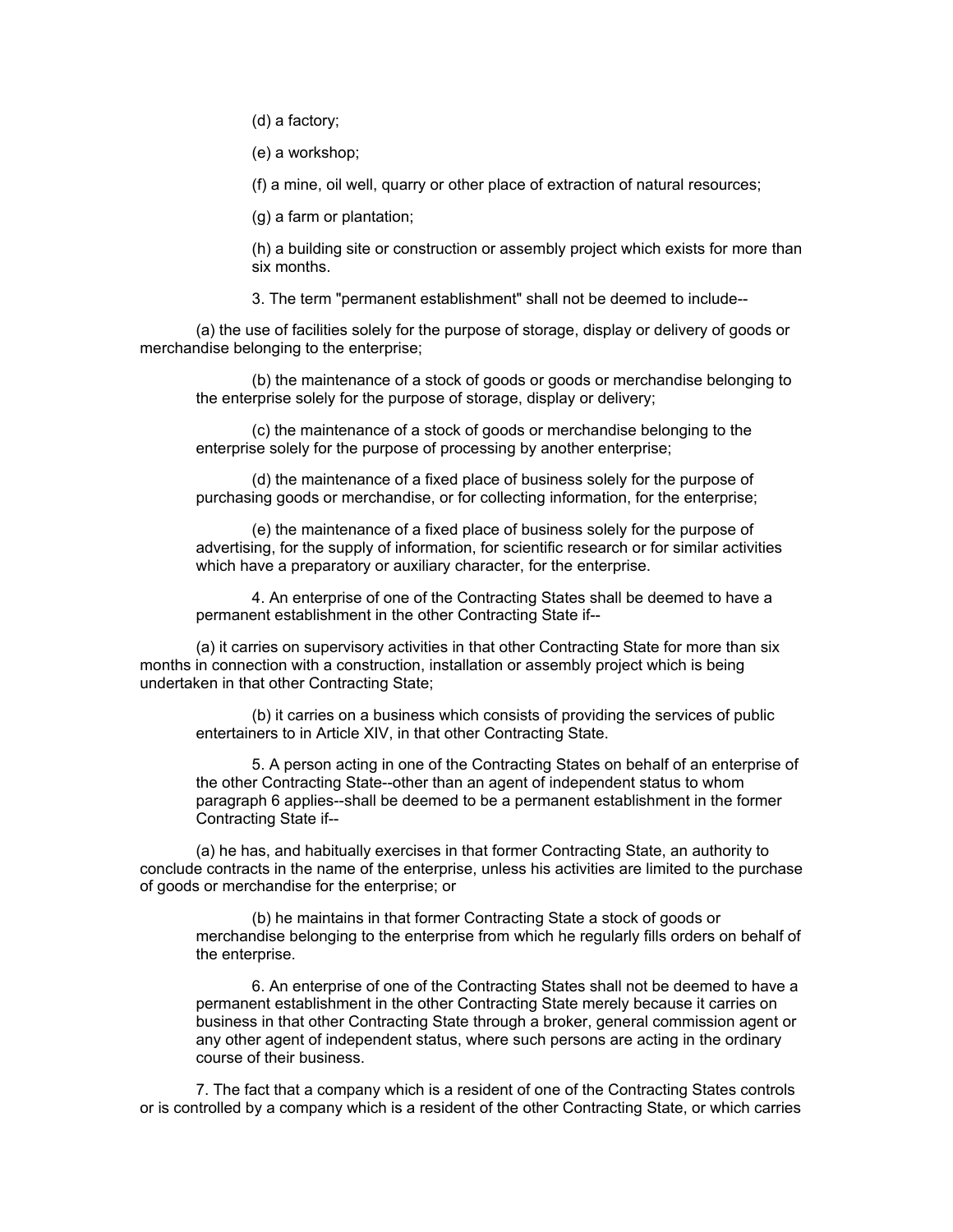on business in that other Contracting State (whether through a permanent establishment or otherwise), shall not of itself constitute either company a permanent establishment of the other.

#### **Article IV.**

1. The industrial and commercial profits of an enterprise of a Contracting State shall be taxable only in that State unless the enterprise carries on business in the other Contracting State through a permanent establishment situated therein. If the enterprise carries on business as aforesaid, tax may be imposed in that other Contracting State, but only on so much of them as is attributable to the permanent establishment.

2. Where an enterprise of one of the Contracting States carries on business in the other Contracting State through a permanent establishment situated therein--

(a) there shall in each Contracting State be attributed to that permanent establishment the profits which it might be expected to make if it were a distinct and separate enterprise engaged in the same or similar activities under the same or similar conditions and dealing wholly independently with the enterprise of which it is a permanent establishment;

(b) subject to the provisions of sub-paragraph (a) no industrial or commercial profits derived from sources outside that other Contracting State shall be attributed to that permanent establishment.

3. No part of the profits arising from the sale of goods or merchandise by an enterprise in one of the Contracting States shall be attributed to a permanent establishment situated in the other Contracting State by reason of the mere purchase of the goods or merchandise within that other Contracting State.

4. In determining the industrial or commercial profits of a permanent establishment, there shall be allowed as deductions all expenses, including administrative and executive expenses, which would be deductible if the permanent establishment were an independent enterprise in so far as they are reasonably allocable to the permanent establishment, whether incurred in the Contracting State in which the permanent establishment is situated or elsewhere.

5. Nothing in this Article shall preclude either Contracting State from determining the profits to be attributed to a permanent establishment in that State on the basis of an apportionment of the total profits of the enterprise to its various parts as may be customary. The method of apportionment adopted shall, however, be such that the result shall be in accordance with the principles laid down in this Article.

6. Save where expressly provided elsewhere in this Convention, this Article shall not apply, if by reason of its application industrial and commercial profits which would normally be subject to tax in one of the Contracting States, would not be subject to tax in either of the Contracting States.

7. Where industrial and commercial profits include items of income which are dealt with separately in other Articles of this Convention, then the provisions of those Articles shall not be affected by the provisions of this Article.

#### 8. Where--

(a) an enterprise of one of the Contracting States participates directly or indirectly in the management, control or capital of an enterprise of the other Contracting State; or

(b) the same persons participate directly or indirectly in the management, control or capital of an enterprise of one of the Contracting States and an enterprise of the other Contracting State;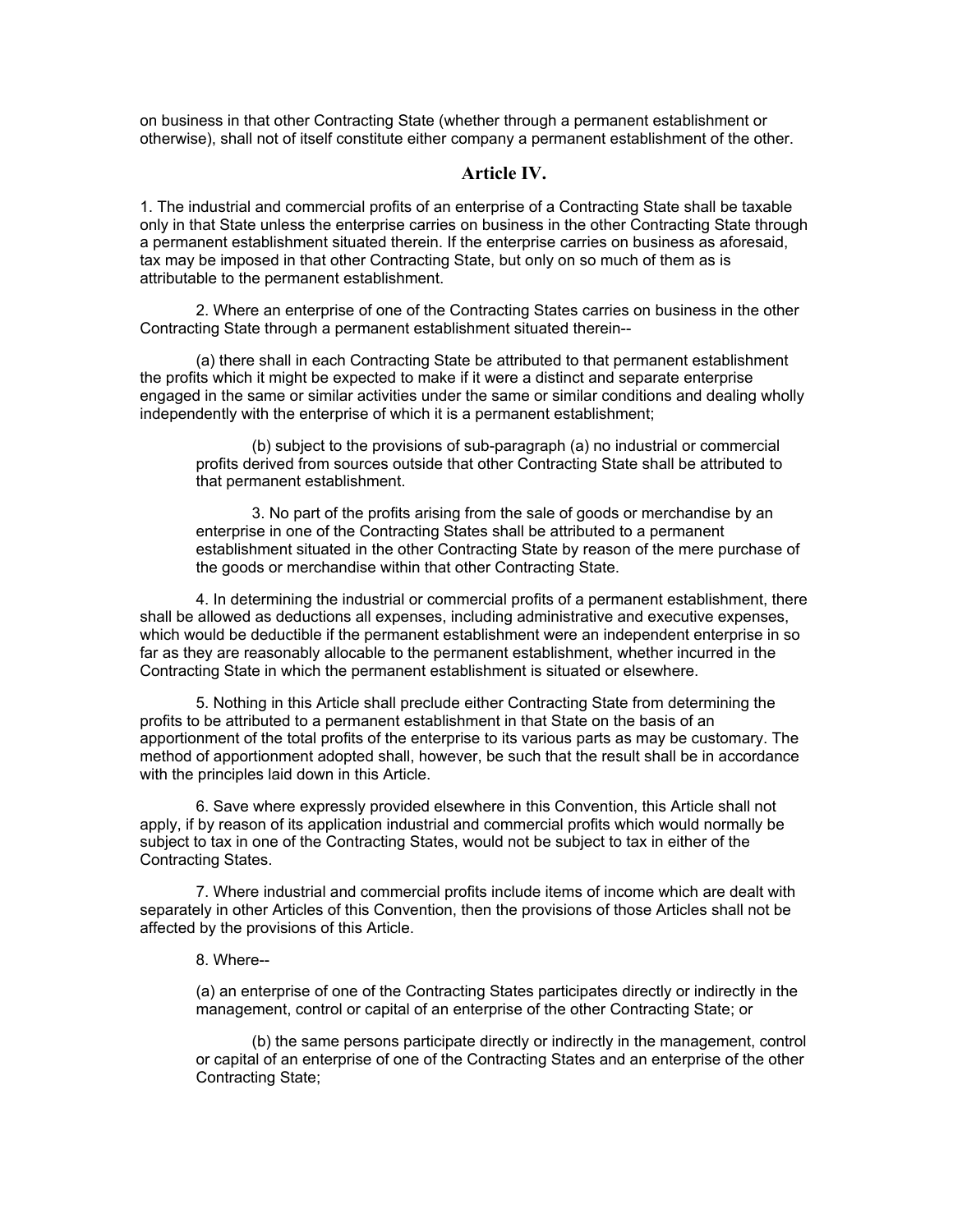and in either case, conditions are made or imposed between the two enterprises, in their commercial or financial relations, which differ from those which would be made between independent enterprises, then any profits which would but for those conditions have accrued to one of the enterprises, but by reason of those conditions have not so accrued, may be included in the profits of that enterprise and taxed accordingly.

# **Article V.**

Income or profits derived by the Government, a local authority or statutory corporation of one of the Contracting States from the operation of ships, aircraft or railways, shall be exempt from tax in the other Contracting State.

2. Income or profits derived by a resident of one of the Contracting States from the operation of ships and aircraft shall be exempt from tax in the other Contracting State unless the ship or aircraft is operated wholly or mainly between places within that other Contracting State.

3. (a) A resident of Zambia who derives profits from the operation of overland transportation services in Kenya, may be subject to tax in Kenya, on such proportion of those profits that derive from traffic originating in Kenya, but the tax so charged shall be allowed as a credit against any Zambian tax charged in respect of that same income.

(b) A resident of Kenya who derives profits from the operation of overland transport services in Zambia, may be subject to tax in Zambia on such proportion of those profits that derive from traffic originating in Zambia, but the tax so charged shall be allowed as a credit against any Kenya tax charged in respect of that same income.

## **Article VI.**

1. Dividends paid by a company resident in Kenya to a resident of Zambia who is subject to Zambian tax in respect thereof shall be exempt from any tax in Kenya which is chargeable on dividends in addition to the tax chargeable on the profits or income of the company.

2. Dividends paid by a company resident in Zambia to a resident of Kenya who is subject to Kenyan tax in respect thereof shall be exempt from any tax in Zambia which is chargeable on dividends in addition to the tax chargeable on the profits or income of the company.

3. Where a company which is a resident of one of the Contracting States derives profits or income from sources within the other Contracting State, there shall not be imposed in that other Contracting State any form of taxation on dividends paid by the company to persons not resident in that other Contracting State, or any tax in the nature of an undistributed profits tax on undistributed profits of the company, whether or not those dividends or undistributed profits represent, in whole or in part, profits or income so derived.

4. The provisions of paragraphs 1 and 2 shall not apply if the recipient of the dividends, being a resident of a Contracting State, has in the other Contracting State, of which the company paying the dividends is a resident, a permanent establishment, with which the holding by virtue of which the dividends are paid is effectively connected. In such a case Article IV concerning the allocation of profits to permanent establishments shall apply.

5. If the system of taxation applicable in either of the Contracting States to the profits and distributions of companies is altered the taxation authorities may consult each other in order to determine whether it is necessary for this reason to amend the provisions of paragraphs 1 and 2 of this Article.

# **Article VII.**

1. Any royalty or rent, including royalty or rent in respect of cinematograph or television films or tapes, or any sound recording or advertising matter connected with such films, or any other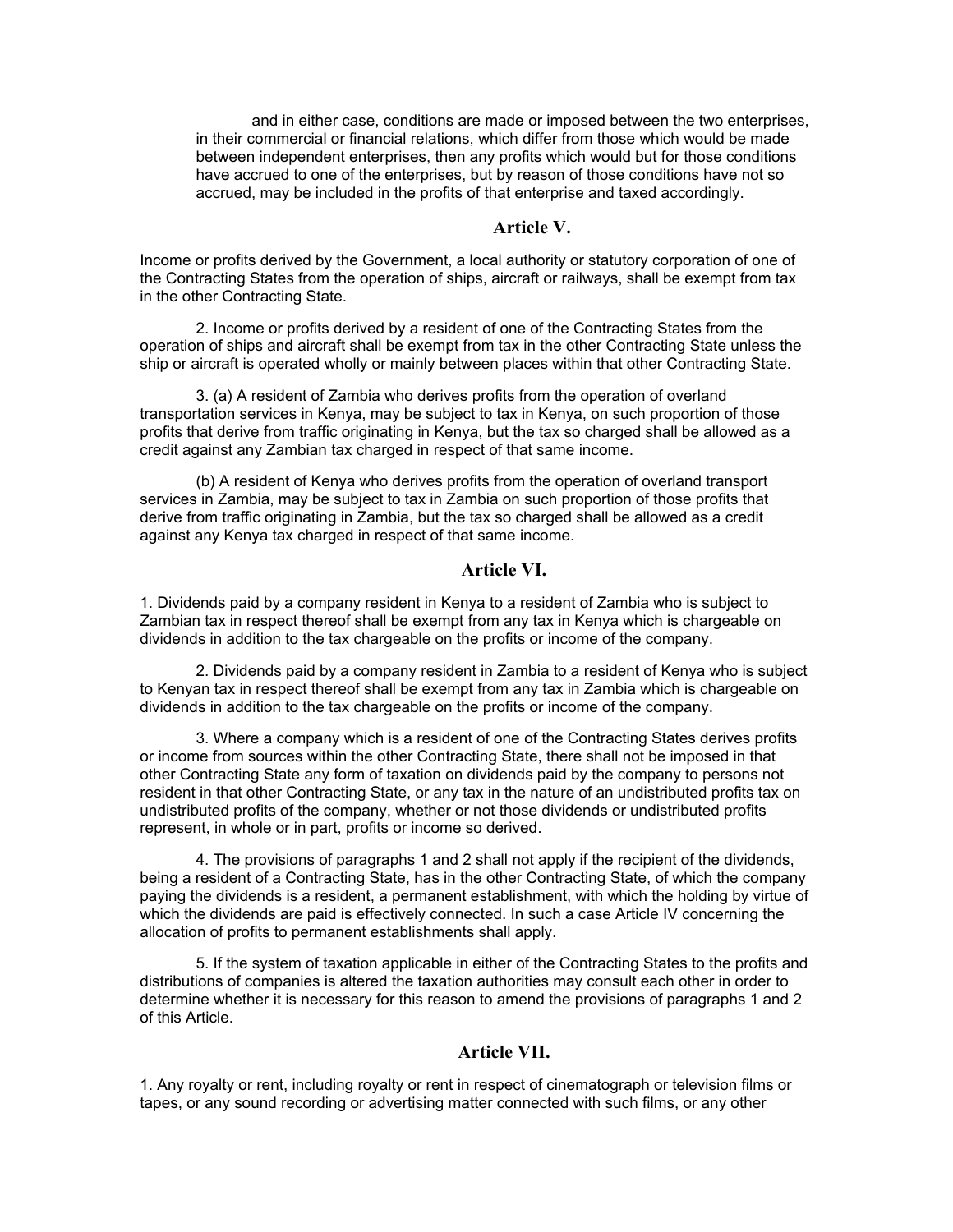consideration received by or accrued to a resident of one of the Contracting States by virtue of the use in the other Contracting State, of or the grant of permission to use in that other Contracting State any patent, design, model, plan, trade mark, copyright, secret process, formula or other property of a similar nature, including any amount received or accrued for the imparting of or the undertaking to impart any knowledge directly or indirectly connected with the use of any such films, sound recording, advertising matter, patent design, model, plan, trade mark, copyright, secret process, formula or other property of a similar nature, shall be exempt from tax in the first mentioned Contracting State if such royalty or rent is subject to tax in the other Contracting State.

2. The term "royalty" as used in this Article includes, inter alia, a payment of any kind received as consideration for the use of or the right to use industrial, commercial or scientific experience, but does not include any amount paid in respect of the operation of a mine, oil well or quarry or of any other place of extraction of natural resources.

# **Article VIII.**

1. Interest from a source in one of the Contracting States derived by a resident in the other Contracting State shall be exempt from tax in that other Contracting State, unless it is not subject to tax in the first mentioned Contracting State.

2. The term "interest" as used in this Article means income from Government securities, bonds or debentures, whether or not secured by mortgage and whether or not carrying a right to participate in profits, and debt-claims of every kind as well as all other income assimilated to income from money lent by the taxation law of the Contracting State in which the income arises.

3. Where, owing to a special relationship between the payer and the recipient, or between both of them and some other person the amount of interest paid, having regard to the debt claim for which it is paid, exceeds the amount which would have been agreed upon by the payer and the recipients in the absence of such relationship, the provisions of this Article shall apply only to the last-mentioned amount. In that case the excess part of the payments shall remain taxable according to the taxation law of each Contracting State, due regard being had to the other provisions of this Convention.

#### **Article IX.**

1. Remuneration, other than pensions, paid by the Government of Zambia to any individual for services rendered to that Government in the discharge of governmental functions shall be exempt from Kenyan tax if the individual is not ordinarily resident in Kenya, or is ordinarily resident in Kenya solely for the purpose of rendering those services.

2. Remuneration, other than pensions, paid by the Government of Kenya to any individual for services rendered to that Government in the discharge of governmental functions shall be exempt from Zambian tax if the individual is not ordinarily resident in Zambia or is ordinarily resident in Zambia solely for the purpose of rendering those services.

3. The provisions of this Article shall not apply to payments in respect of services rendered in connection with any business carried on by either of the Contracting States for the purposes of profit.

4. For the purposes of this Article the word "Government" shall include any local authority or statutory corporation of either of the Contracting States.

#### **Article X.**

1. Any pension or annuity paid by the Government of Zambia to any individual for services rendered to the Government of Zambia in the discharge of governmental functions, or paid by the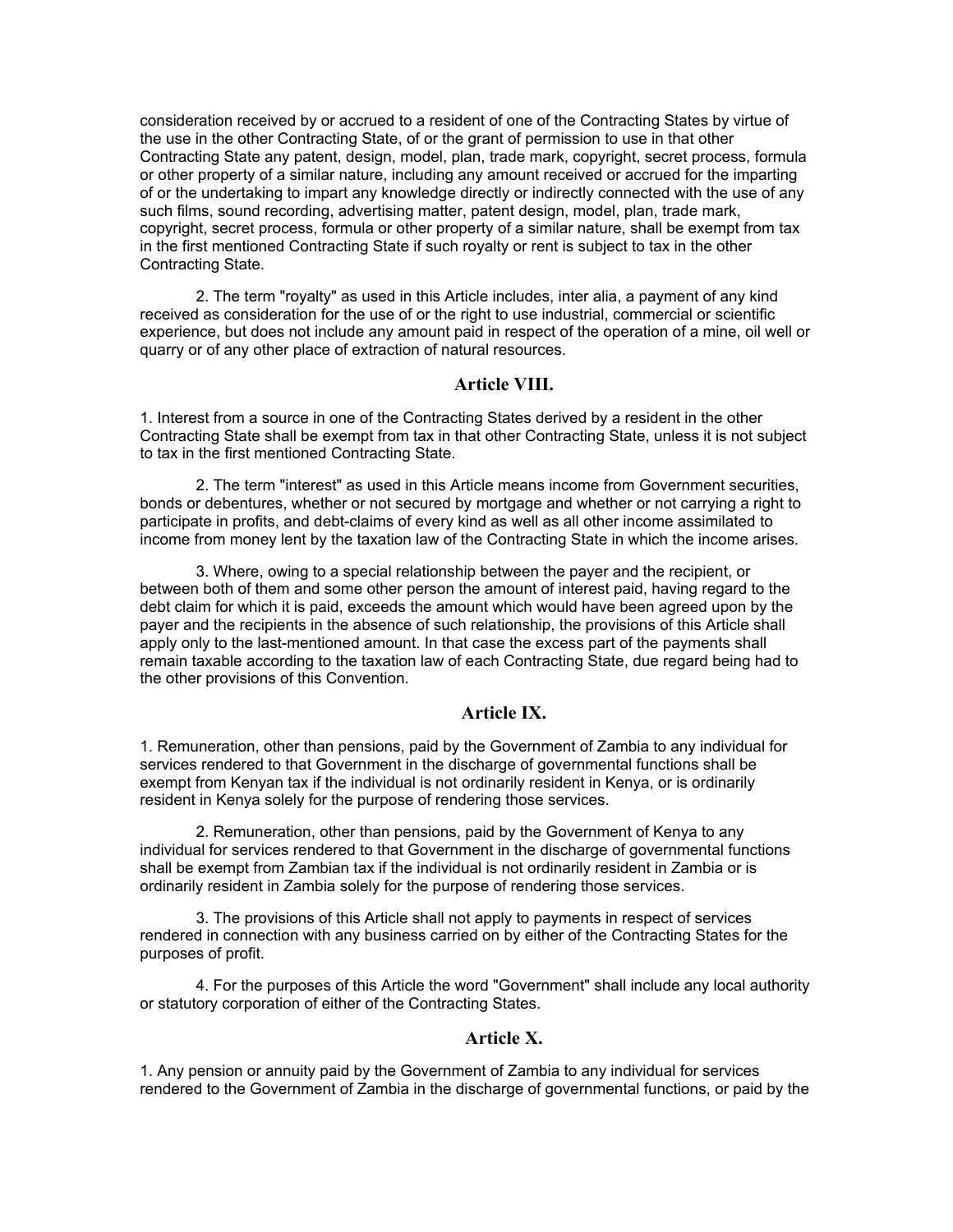Central African Pension Fund, which is deemed for the purposes of Zambian tax to be derived from a source in Zambia, shall be exempt from Kenyan tax.

2. Any pension or annuity paid by or out of funds created by the Government of Kenya to any individual for services rendered to the Government of Kenya in the discharge of governmental functions which is deemed for the purposes of Kenyan tax to be derived from a source in Kenya shall be exempt from Zambian tax.

3. For the purposes of this Article the word "Government" shall include any political or local authority or statutory corporation of either of the Contracting States.

4. Any pension or annuity, other than a pension referred to in paragraphs 1 and 2 derived from sources within Zambia by an individual who is a resident of Kenya, and subject to Kenyan tax in respect thereof, shall be exempt from Zambian tax.

5. Any pension or annuity, other than a pension referred to in paragraphs 1 and 2 derived from sources within Kenya by an individual who is a resident of Zambia, and subject to Zambian tax in respect thereof, shall be exempt from Kenyan tax.

# **Article XI.**

1. An individual who is resident of Zambia shall be exempt from Kenyan tax on his profits or remuneration in respect of personal, including professional services, unless the services are performed, or the employment is exercised in Kenya. To such extent as the services are performed or the employment is exercised in Kenya his profits or remuneration may be taxed in Kenya, but if--

(a) he is present within Kenya for a period or periods not exceeding in the aggregate 183 days during any year of assessment; and

(b) the services are performed for or on behalf of a person who is a resident of Zambia; and

(c) the remuneration or profits are subject to Zambian tax; and

(d) the remuneration or profits are not directly deductible from the income for Kenyan tax purposes of a permanent establishment in Kenya of that person;

such profits or remuneration shall be exempt from Kenyan tax.

2. An individual who is resident in Kenya shall be exempt from Zambian tax on his profits or remuneration in respect of personal, including professional, services unless the services are performed, or the employment is exercised in Zambia. To such extent as the services are performed or the employment is exercised in Zambia his profits or remuneration may be taxed in Zambia, but if--

(a) he is present within Zambia for a period or periods not exceeding in the aggregate 183 days during any year of assessment; and

(b) the services are performed for or on behalf of a person who is resident in Kenya; and

(c) the remuneration or profits are subject to Kenyan tax; and

(d) the remuneration or profits are not directly deductible from the income for Zambian tax purposes of a permanent establishment in Zambia of that person;

such profits or remuneration shall be exempt from Zambian tax.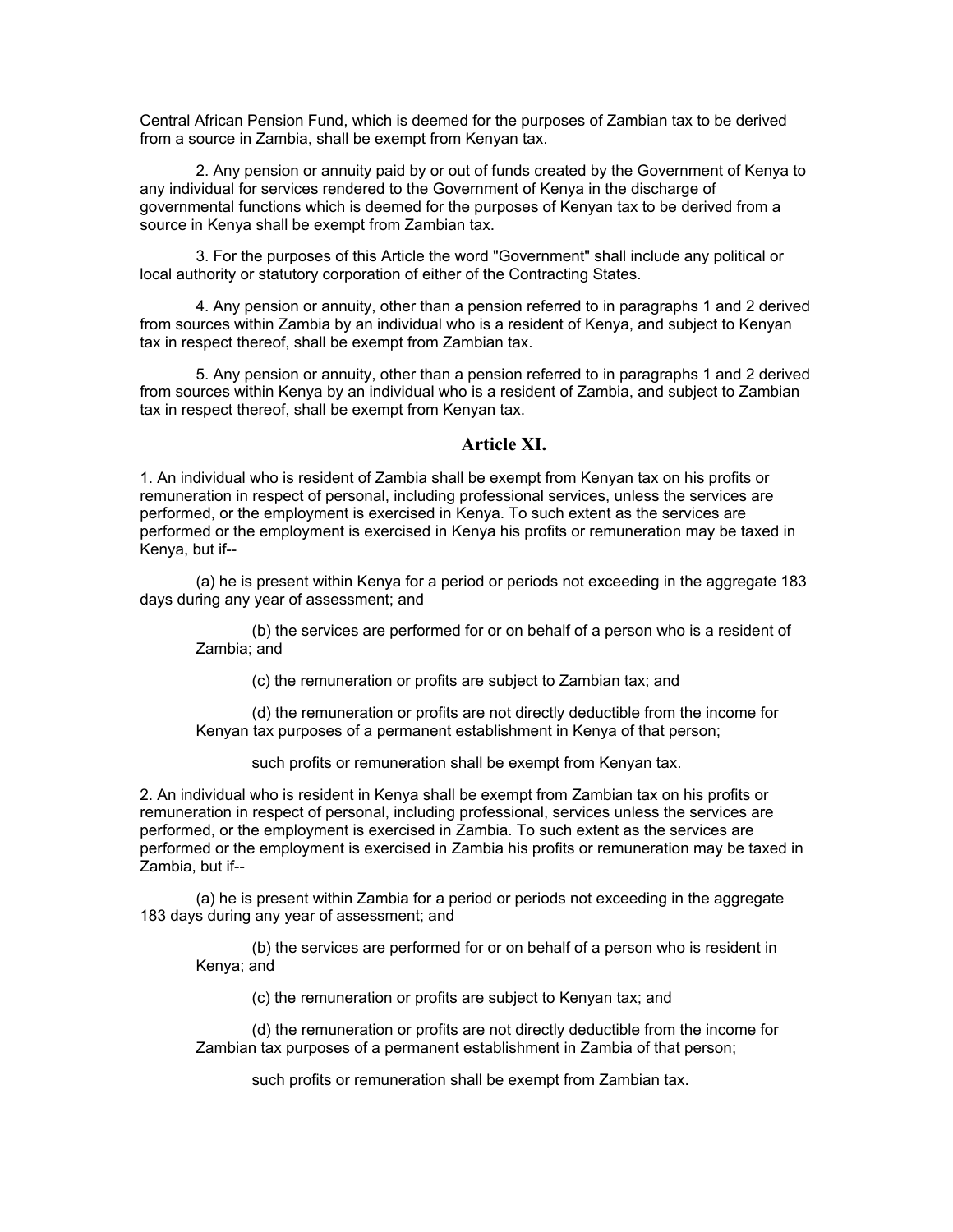3. Notwithstanding the preceding provisions of this Article, directors' fees and similar payments derived by a resident of one of the Contracting States in his capacity as a member of a the board of directors of a company resident in the other Contracting State, may be taxed in that other Contracting State.

4. Those profits or remuneration for personal services which are dealt with separately in other Articles of this Convention, shall not be affected by the provisions of this Article.

#### **Article XII.**

The remuneration derived by a professor or teacher from one of the Contracting States for teaching, during a period of temporary residence not exceeding two years, at a university, college, school or other recognised educational institution in the other Contracting State, shall be exempt from tax in that other Contracting State if such remuneration is subject to tax in the firstmentioned Contracting State.

#### **Article XIII.**

1. A student or business apprentice from one of the Contracting States who is receiving full-time education or training in the other Contracting State, and is temporarily resident there solely for the purpose of such education and training, shall be exempt from tax in that other Contracting State on all payments made to him by persons in the first-mentioned Contracting State for his maintenance, education or training.

2. Any individual from one of the Contracting States who is temporarily present for a period not exceeding two years in the other Contracting State for the purpose of study, research or training, and who is in receipt of a grant, allowance or award, from a scientific, educational religious or charitable organisation, or under a technical assistance programme of the Government of either Contracting State, shall be exempt from tax in that other Contracting State in respect of that grant, allowance or award, and in respect of any remuneration for personal services undertaken in connection with such study, research or training and incidental thereto.

#### **Article XIV.**

Income derived by public entertainers, such as theatre, motion picture, radio and television artistes and musicians, and by athletes from their personal activities as such, may be taxed in the Contracting State in which these activities are exercised, provided such income is not derived from a visit sponsored officially by the other Contracting State, the cost of which is borne wholly or mainly out of the public funds of that other Contracting State.

# **Article XV.**

For the purposes of the present Convention:

1. Dividends paid by a company which is a resident of one of the Contracting States shall be treated as income from a source within that Contracting State.

2. Interest paid by one of the Contracting States, including any local authority or statutory corporation thereof, or by an enterprise of one of the Contracting States shall be treated as income from sources within that Contracting State; except that--

(a) interest paid by an enterprise of one of the Contracting States with a permanent establishment outside that Contracting State on indebtedness incurred for the use of such permanent establishment in the conduct of its trade and business, and borne by that permanent establishment shall be treated as income from sources within the State in which the permanent establishment is situated; and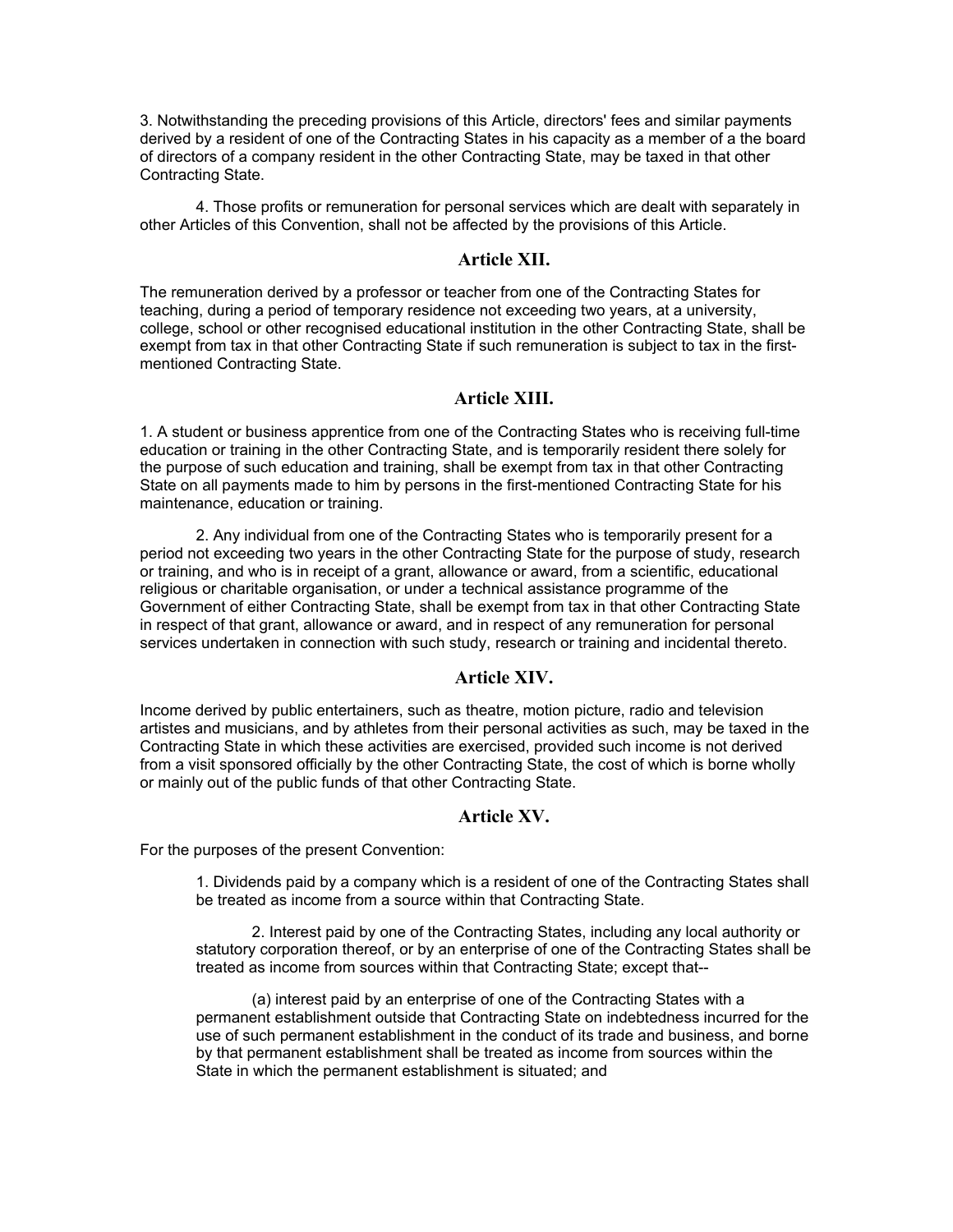(b) in the case of an enterprise of one of the Contracting States engaged in the business of banking, interest paid on deposits made with a permanent establishment of that business outside the Contracting State, shall be treated as income from sources within the State where the permanent establishment is situated.

3. Royalties as defined in paragraph 2 of Article VII of this Convention shall be treated as income from sources within the Contracting State in which the property referred to in that paragraph is used.

4. Income from immovable property (including income derived from the alienation of such property) and royalties paid in respect of the operation of a mine, oil well, quarry or of any other place of extraction of natural resources, shall be treated as derived from sources within the Contracting State in which such immovable property, mine, oil well, quarry or place of extraction of natural resources is situated.

#### **Article XVI.**

1. Where a resident of Zambia derives income from sources within Kenya which, in accordance with the provisions of this Convention is exempt from Zambian tax but may be taxed in Kenya, then Zambia may, in calculating tax on the remaining income of that person, apply the rate of tax which would have been applicable if the income derived from sources within Kenya had not been so exempted.

2. Where a resident of Kenya derives income from sources within Zambia which, in accordance with the provisions of this Convention is exempt from Kenyan tax but may be taxed in Zambia, then Kenya may, in calculating tax on the remaining income of that person, apply the rate of tax which would have been applicable if the income derived from sources within Zambia had not been so exempted.

3. Where a resident of one of the Contracting States derives income from sources within the other Contracting State, which apart from the provisions of this Article may be taxed in both Contracting States, then the first mentioned Contracting State shall allow as a deduction from the tax on the income of that person an amount equal to the tax paid in that other Contracting State. Such deduction, however, shall not exceed that part of the tax, as computed before the deduction is given, which is appropriate to the income derived from that other Contracting State.

4. For the purposes of paragraph 3 of this Article the term "tax paid" shall be deemed to include any amount which would have been payable either as Zambian tax but for an exemption or reduction of tax granted under the Pioneer Industries (Relief from Income Tax) Act, 1965, or as Kenyan tax but for an exemption or reduction of tax under any equivalent law, or any similar law in either of the Contracting States of like purpose and effect.

#### **Article XVII.**

1. Residents of one of the Contracting States shall not be subjected in the other Contracting State to any taxation or any requirement connected therewith which is other or more burdensome than the taxation and connected requirements to which residents of that other Contracting State in the same circumstances are or may be subjected.

2. The taxation on a permanent establishment which an enterprise of one of the Contracting States has in the other Contracting State shall not be less favourably levied in that other Contracting State than the taxation levied on enterprises of that other Contracting State carrying on the same activities.

3. Enterprises of one of the Contracting States, the capital of which is wholly or partly owned or controlled, directly or indirectly, by one or more residents of the other Contracting State, shall not be subjected in the first-mentioned Contracting State to any taxation or any requirement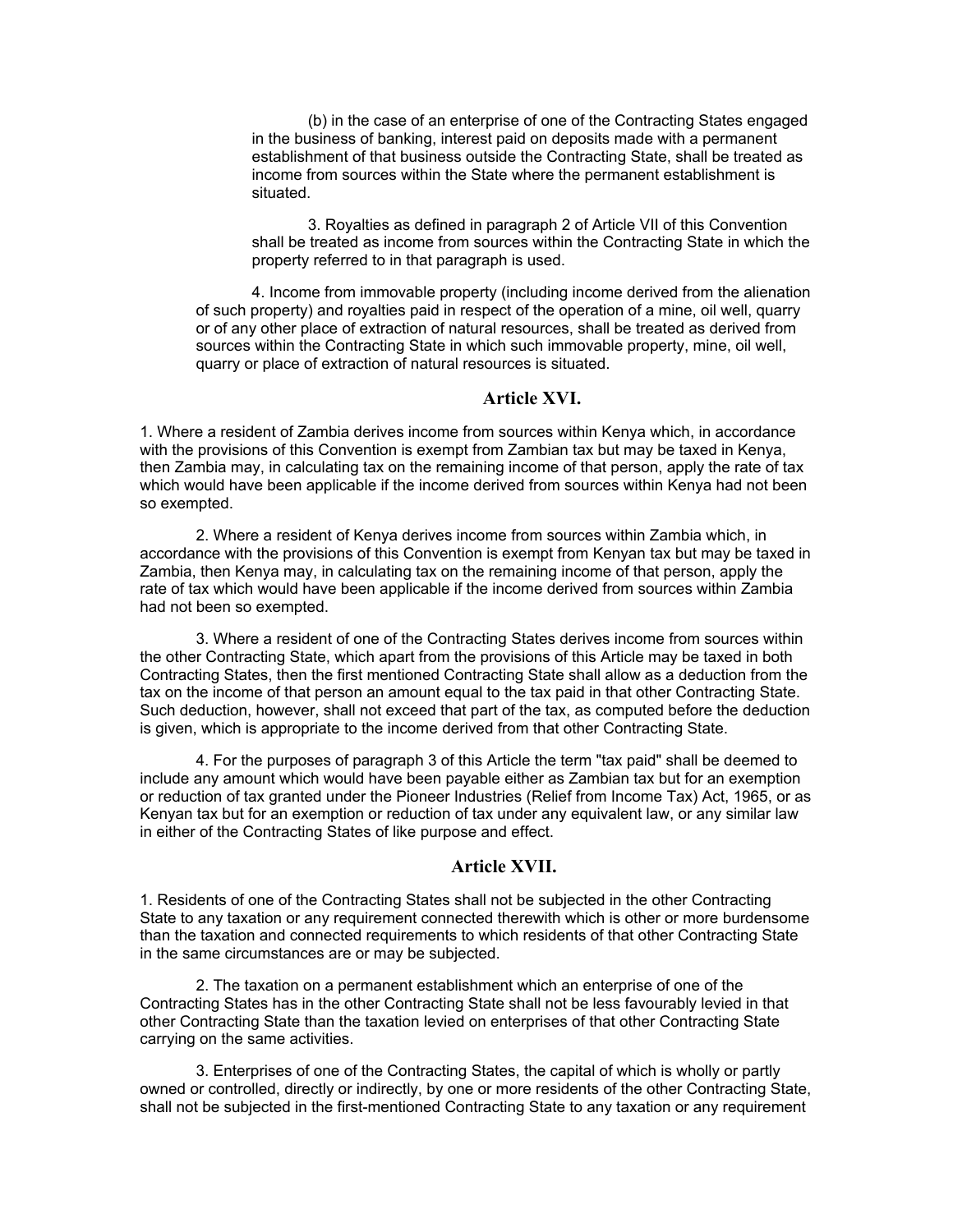connected therewith which is other or more burdensome than the taxation and connected requirements to which or other similar enterprises of that first-mentioned Contracting State are or may be subjected.

4. This Article shall not be construed as obliging either one of the Contracting States to grant to residents of the other Contracting State any personal allowances, abatements, reliefs and reductions for tax purposes which by law are only available to its own residents.

5. In this Article the term "taxation" means taxes of every kind and description.

# **Article XVIII.**

The taxation authorities of the Contracting States shall exchange such information, being information which is available under their respective taxation laws, as is necessary for the carrying out of the provisions of the present Convention or for the prevention of fraud or the administration of statutory provisions against legal avoidance in relation to the taxes which are the subject of this Convention. Any information so exchanged shall be treated as secret and shall not be disclosed to any persons other than those concerned with the assessment and collection of the taxes which are the subject of this Convention, or with the determination of appeals in relation thereto. No information shall be exchanged which would disclose any trade, business, industrial, commercial or professional secret or trade process, or information, the disclosure of which would be contrary to public policy.

# **Article XIX.**

1. Where it appears to the taxation authorities of one of the Contracting States that a taxpayer resident in that Contracting State has not received the treatment to which he is entitled under the provisions of this Convention, so that his income or any part of this income is subjected to double taxation, those taxation authorities shall, on due request by the taxpayer, consult with the taxation authorities of the other Contracting State with a view to the avoidance of the double taxation in question.

2. The taxation authorities of the Contracting States may communicate with each other directly for the purpose of giving effect to the provisions of the present Convention and for resolving any difficulty or doubt as to its application or interpretation.

# **Article XX.**

The present Convention shall come into force on the date when the last of all such things shall have been done in Zambia and Kenya as are necessary to give the Convention the force of law in Zambia and Kenya respectively, and shall thereupon have effect--

(a) in Zambia, in respect of tax for any period of assessment or charge beginning after 1st April, 1964;

(b) in Kenya, in respect of tax for any period of assessment beginning after 1st January, 1964.

# **Article XXI.**

1. The present Convention shall continue in effect indefinitely but either of the Contracting States may on or before the last day of March in any calendar year not earlier than 1969 give notice of termination to the other Contracting State and, in such event, the Convention shall cease to be effective--

(a) in Zambia, in respect of tax for any period of assessment or charge beginning on or after the first day of April in the calendar year next following that in which such notice is given;